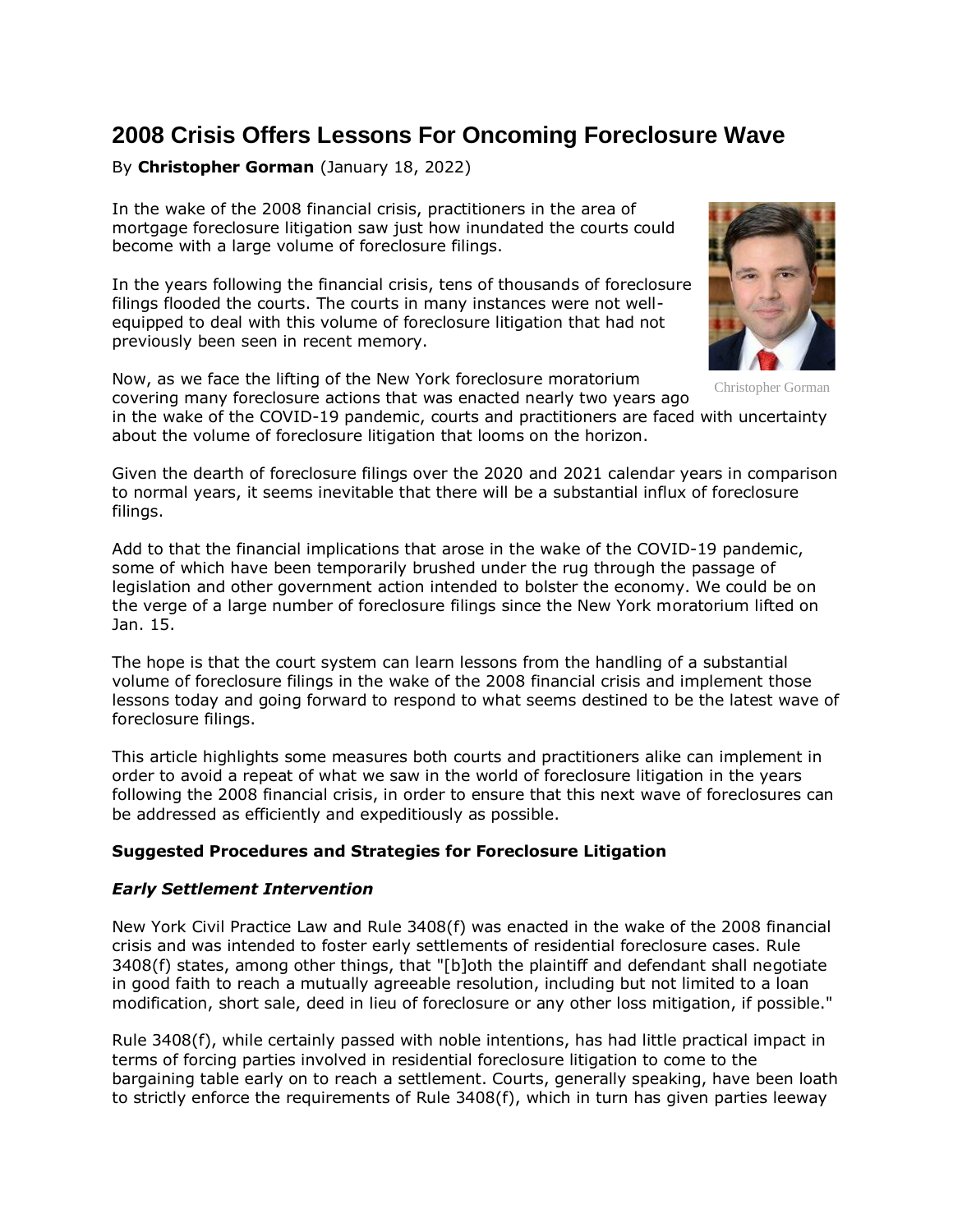to not push early settlement negotiations too hard.

Courts should be prepared to enforce Rule 3408(f) against both lenders and borrowers to ensure that every avenue aimed at resolution is exhausted as early as possible in every case covered by the statute.

In addition, too many courts view Rule 3408(f) as only being directed at working toward loan modifications, as opposed to other potential settlement structures  $-$  e.g., discounted payoff agreements. Because loan modifications will not work in every instance to resolve residential foreclosure cases, both courts and practitioners should not hesitate to rely upon Rule 3408(f) to push creative resolutions dependent upon the facts and circumstances of each case.

## *Prompt Adjudication of Receiver Applications*

In commercial foreclosure cases, usually the first motion filed by a lender is to seek the appointment of a receiver to collect the rents generated by the subject property. These motions are significant in the context of commercial foreclosure cases, as is determining who will control the collection of rents while the case is pending.

If the receiver is appointed, the lender knows that it has the ability to collect rent, while the borrower knows that it is losing the revenue stream being generated by the property. In contrast, if the motion to appoint a receiver is denied, the lender knows that it will be facing an uphill, lengthy foreclosure battle before it sees any revenue generated from the property and thus, the lender may be more willing to consider settlement options.

In commercial cases, promptly adjudicating receiver applications can give both sides to a case a quick sense for what they may be facing in any particular case and cause the parties to take a new look very early on at the prospects and benefits of resolution.

#### *Quick Disposition of Uncontested Foreclosure Actions*

In the wake of the 2008 financial crisis and the ensuing foreclosure litigation, one of the things that clogged up court dockets the most was the pendency of thousands of pending foreclosure actions that were not being contested by the borrower.

For instance, the borrower would default in the case, the lender would move for a default judgment and the appointment of a referee, and that motion would not get adjudicated for many months  $-$  sometimes years  $-$  for no apparent reason.

The uncontested foreclosure actions, however, are the low hanging fruit when it comes to clearing dockets. These cases should be identified early, and these uncontested proceedings should be disposed of as expeditiously as possible in order to ensure the orderly flow and movement of cases on a docket, while at the same time avoiding the clogging of dockets with cases that can be moved with virtually no resistance.

#### *Quick Disposition of Dispositive Motions in Contested Foreclosure Cases*

This item is, simply put, easier said then done. But prompt decisions on dispositive motions are, generally speaking, needed in order to move foreclosure cases forward.

If the borrower files a motion to dismiss on a dispositive issue that the lender obviously failed to satisfy, the quick dismissal of that action can be used to clear the docket and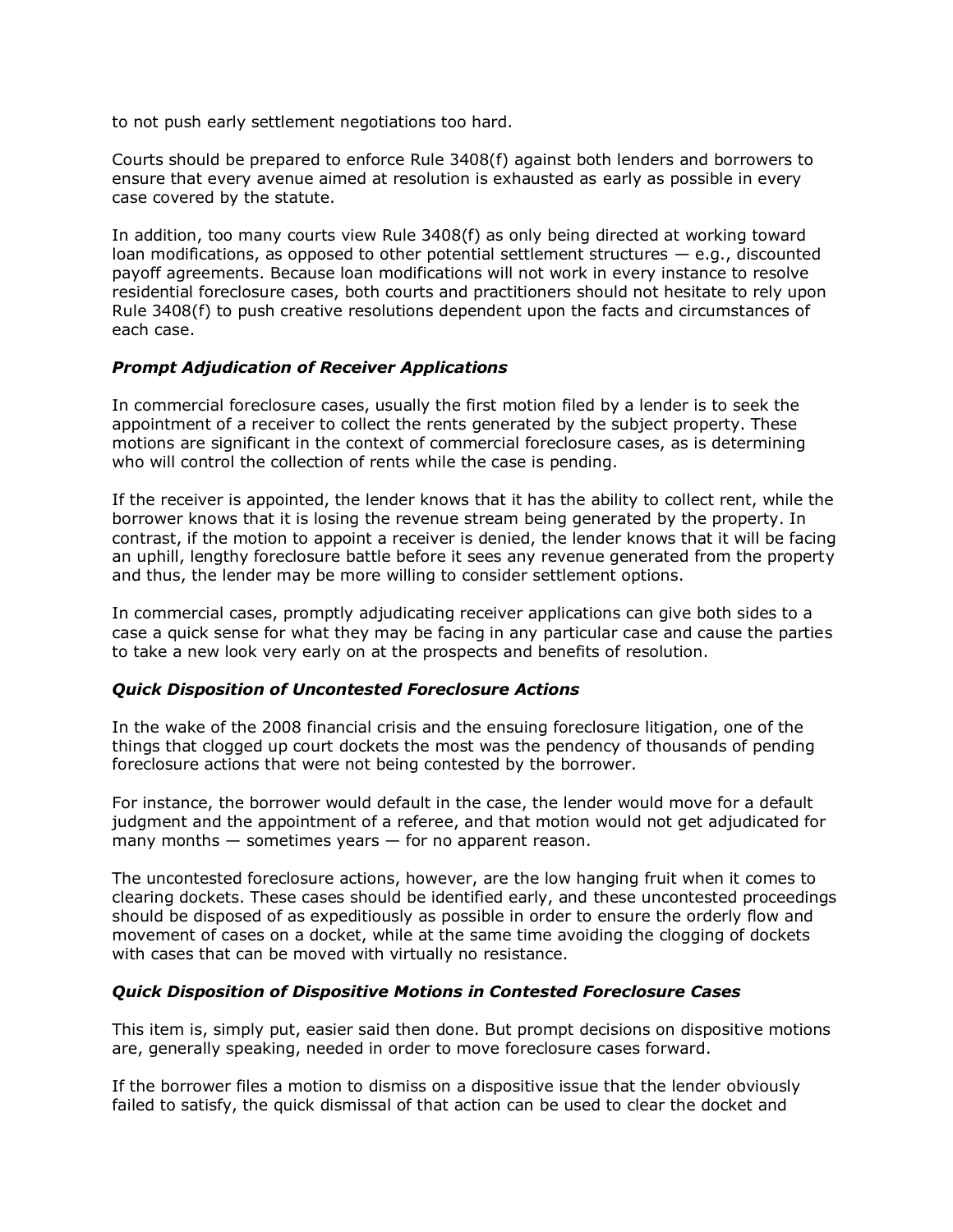require parties to reconsider settlement positions given the inevitable delays associated with a dismissal.

Similarly, prompt adjudication of lender summary judgment motions, whether those motions are granted or denied, ensures that foreclosure cases will not linger at the summary judgment stage. One of the more effective means of ensuring prompt adjudications of dispositive motions arises where courts conference the matter on or immediately following the return date of the motion, hold oral argument on any outstanding issues, and promptly at the conference issue a written decision or read a decision into the record.

This approach ensures quick adjudication and that motions are decided while all issues of import remain fresh in the minds of the court, rather than having motion papers sit in chambers for months (or longer) without adjudication.

#### *Enforcement of the Rule Against Successive Summary Judgment Motions*

Frequently, in foreclosure litigation, a lender files a motion for summary judgment that is denied because of the lender's failure to meet some technical rule or requirement. In the wake of the foreclosure litigation ensuing from the 2008 financial crisis, lenders would in some cases file three or four summary judgment motions until they got it right, corrected previously noted deficiencies and were awarded summary judgment.

However, multiple summary judgment motions clogged up court dockets for years while those motions were being sifted through.

In recent years, many courts, including the New York Supreme Court Appellate Division, Second Department, have imposed strict requirements on the filing of successive summary judgment motions, including that in order for a successive summary judgment motion to even be considered it must be based upon new evidence  $-$  i.e., evidence that was not available to the movant at the time of the filing of the prior motion through the exercise of due diligence.

By not permitting parties multiple bites at the summary judgment apple where no good cause is shown, courts will ensure that foreclosure cases do not get bogged down indefinitely at the dispositive motion stage.

# *Tighter Control Over Referee Appointments*

Many times, in foreclosure cases, after the lender is awarded summary judgment and a referee appointed, a case can languish while the parties wait for the appointed referee to issue a report detailing the amounts owing. Without that report from the referee, the lender cannot move forward with a motion for judgment of foreclosure and sale, which is, generally speaking, the final step in a foreclosure case.

Referees, however, can in some instances be difficult to track down or not entirely focused on quickly turning around the review and signature on referee reports, leaving foreclosure cases hanging in the lurch. Other times, even after being awarded summary judgment, counsel for the lender does not proceed diligently to get reports to referees for review.

The most effective way to ensure that lender counsel and referees are not allowing cases to languish at the referee appointment stage is by imposing deadlines in orders appointing a referee to ensure that the referees' reports are prepared, submitted to the referee and